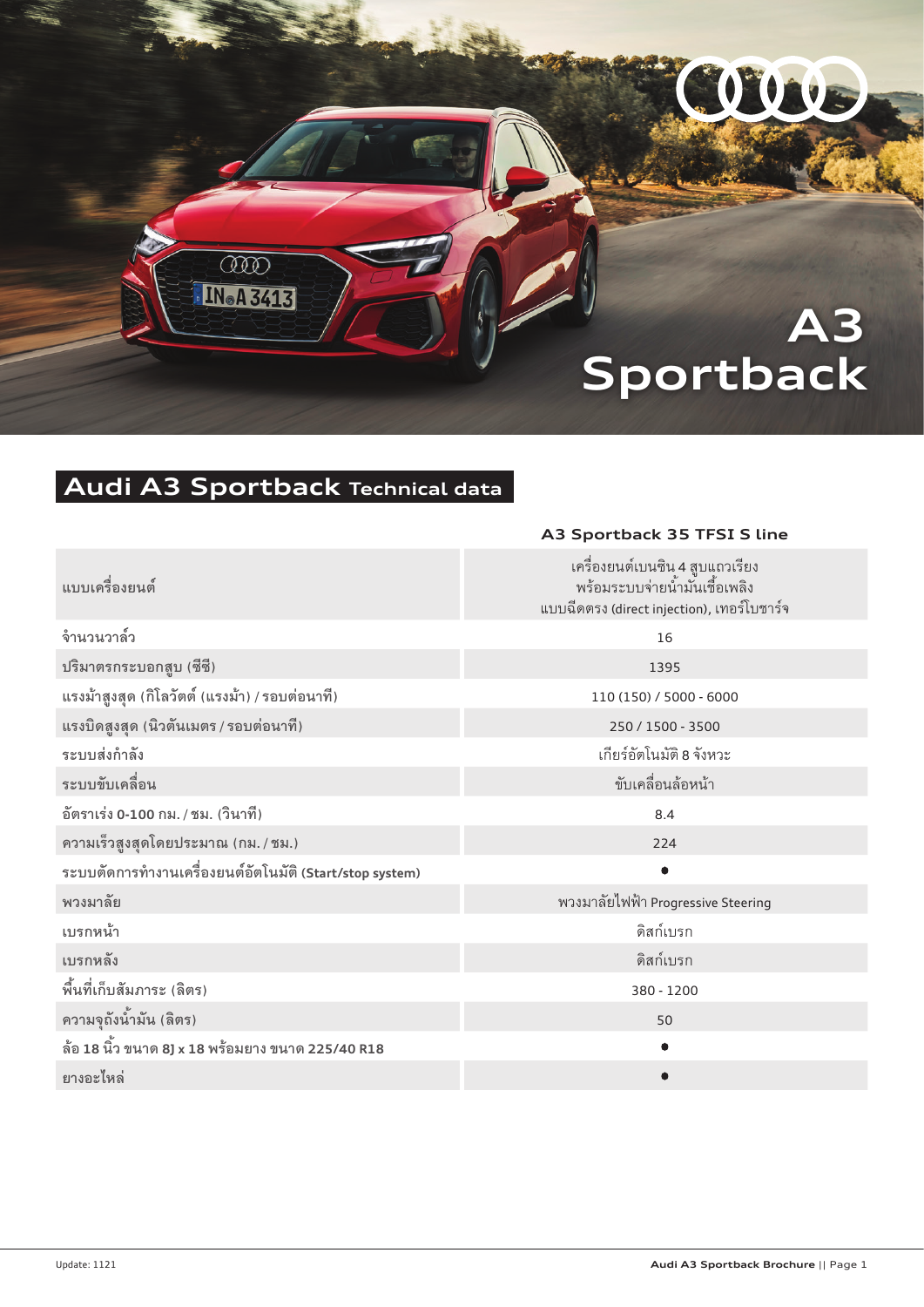#### **ขนาดและมิติ**

หน่วย:มิลลิเมตร



|                    | Glacier white,<br>metallic (2Y2Y) | Mythos black,<br>metallic (OEOE) | Python yellow,<br>metallic (R1R1) | Tango red,<br>metallic (Y1Y1) | Turbo blue,<br>solid (N6N6) |
|--------------------|-----------------------------------|----------------------------------|-----------------------------------|-------------------------------|-----------------------------|
| สีภายนอก<br>สีเบาะ |                                   |                                  |                                   |                               |                             |
| Black (AC)         |                                   |                                  |                                   |                               |                             |

## **Standard specifications**

| ระบบความปลอดภัย                                                                 | A3 Sportback 35 TFSI S line |
|---------------------------------------------------------------------------------|-----------------------------|
| ถุงลมนิรภัยคู่หน้า 2 ตำแหน่ง สำหรับผู้ขับขี่และผู้โดยสาร                        |                             |
| ถุงลมนิรภัยด้านข้าง และม่านถุงลมนิรภัยด้านข้าง                                  |                             |
| ระบบเตือนการคาดเข็มขัดนิรภัย                                                    |                             |
| ระบบเบรกมือไฟฟ้า                                                                |                             |
| ระบบล็อกเบรกขณะหยุดนิ่ง (Audi hold assist)                                      |                             |
| ระบบเบรกป้องกันล้อล็อก ABS (Anti-lock braking system)                           |                             |
| ระบบกระจายแรงเบรก EBD (Electronic brake distribution)                           |                             |
| ระบบป้องกันล้อหมุนฟรี TCS (Traction control system)                             |                             |
| ระบบควบคุมการทรงตัว ESC (Electronic control system with stabilization function) |                             |
| เซ็นเซอร์หลังช่วยในการนำรถเข้าจอด                                               |                             |
| กล้องแสดงภาพด้านหลัง ขณะถอยจอด                                                  |                             |
| จุดยึดเบาะนั่งสำหรับเด็ก                                                        |                             |
| ชุดปฐมพยาบาล                                                                    |                             |
| อุปกรณ์มาตรฐาน                                                                  |                             |
| ระบบเลือกโหมดการขับขี่ (Audi drive select)                                      |                             |
| ชุดตกแต่งภายนอกแบบ S line                                                       |                             |
| ไฟหน้าแบบ LED                                                                   |                             |
| ไฟ daytime สำหรับการขับขี่ในเวลากลางวันแบบ LED                                  |                             |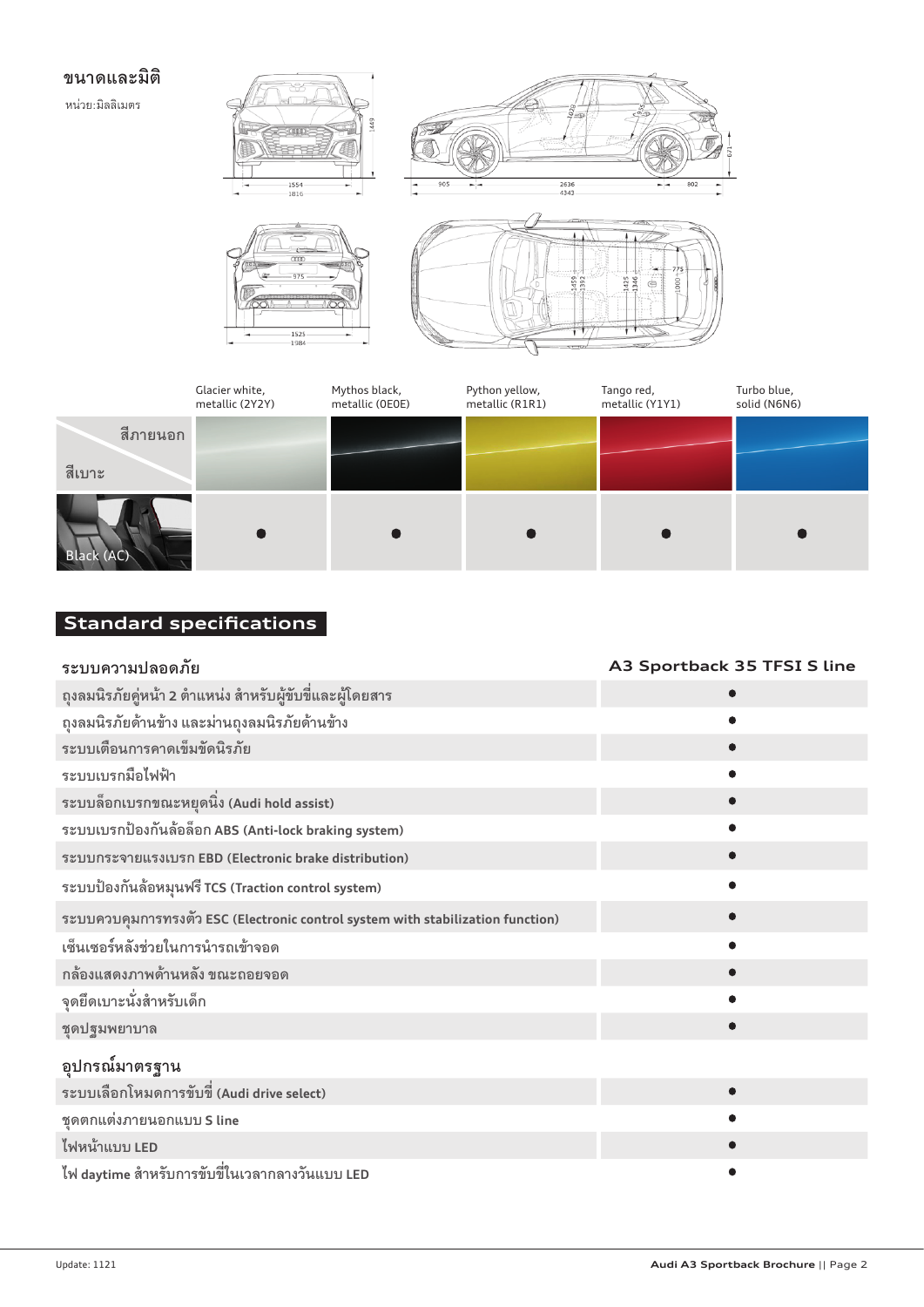| อุปกรณ์มาตรฐาน                                                                          | A3 Sportback 35 TFSI S line |
|-----------------------------------------------------------------------------------------|-----------------------------|
| กระจกมองหลังพร้อมระบบตัดแสงอัตโนมัติ                                                    |                             |
| ระบบเปิด-ปิดไฟหน้า และปัดน้ำฝนอัตโนมัติ                                                 |                             |
| ตกแต่งห้องโดยสารภายในด้วยลาย Platinum grey                                              |                             |
| ความสะดวกสบาย                                                                           |                             |
| เบาะนั่งคู่หน้าปรับไฟฟ้า พร้อมระบบปรับดันหลัง และฟังก์ชันบันทึกตำแหน่งเบาะนั่งผู้ขับขี่ |                             |
| เบาะนั่งหุ้มหนัง                                                                        |                             |
| เบาะนั่งคู่หน้าแบบ Sports                                                               |                             |
| เบาะผู้โดยสารด้านหลังพับได้                                                             |                             |
| ระบบควบคุมอุณหภูมิอัตโนมัติ ควบคุมอุณหภูมิแยกอิสระ 3 โซน                                |                             |
| พวงมาลัยมัลติฟังก์ชัน แบบสปอร์ตท้ายตัด พร้อม Paddle shift                               |                             |
| ระบบควบคุมความเร็วคงที่ (Cruise control)                                                |                             |
| กุญแจแบบ Comfort key พร้อมระบบเปิด-ปิดบานประตูท้ายโดยไม่ต้องใช้มือ                      |                             |
| ระบบข้อมูลและความบันเทิง                                                                |                             |
| ระบบเครื่องเสียง Audi sound system                                                      |                             |
| ระบบ MMI Radio plus พร้อมหน้าจอแบบสัมผัส (MMI touch) ขนาด 10.1 นิ้ว                     |                             |
| ระบบ Audi smartphone interface                                                          |                             |
| รองรับการเชื่อมต่อ Bluetooth                                                            |                             |
| ช่องเชื่อมต่อ USB                                                                       |                             |
| ไฟเรื่องแสงในห้องโดยสารสีขาว (White ambient lighting)                                   |                             |

รถยนต์ใหม่ Audi ทุกรุ่น รับประกันระยะเวลา 5 ปี หรือ 150,000 กิโลเมตร แล้วแต่ระยะใดถึงก่อน บริษัทฯ ขอสงวนสิทธิ์ในการเปลี่ยนแปลงอุปกรณ์รถยนต์ ข้อมูล และรายละเอียดใดๆ โดยไม่ต้องแจ้งให้ทราบล่วงหน้า ภาพ ข้อมูล และอุปกรณ์ที่ปรากฏในเอกสารนี้แตกต่างจากที่จำหน่ายจริง และอาจไม่ใช่อุปกรณ์มาตรฐาน สีของรถและอุปกรณ์ต่างๆ ที่ปรากฎในเล่มอาจแตกต่างจากสีจริงเนื่องมาจากระบบการพิมพ์

Audi Centre Thailand 02 7658888 Audi New Petchburi 02 0234888 Audi Service Ratchaphruek 02 0345888 **Audi Pattaya 038 197888 ฅ Audi Phuket 076 646666 ฅ Audi Udon Thani 042 111789 Audi Service Chiang Mai 052 081188**

www.audi.co.th  $f$   $\Box$   $\Box$  AudiThailand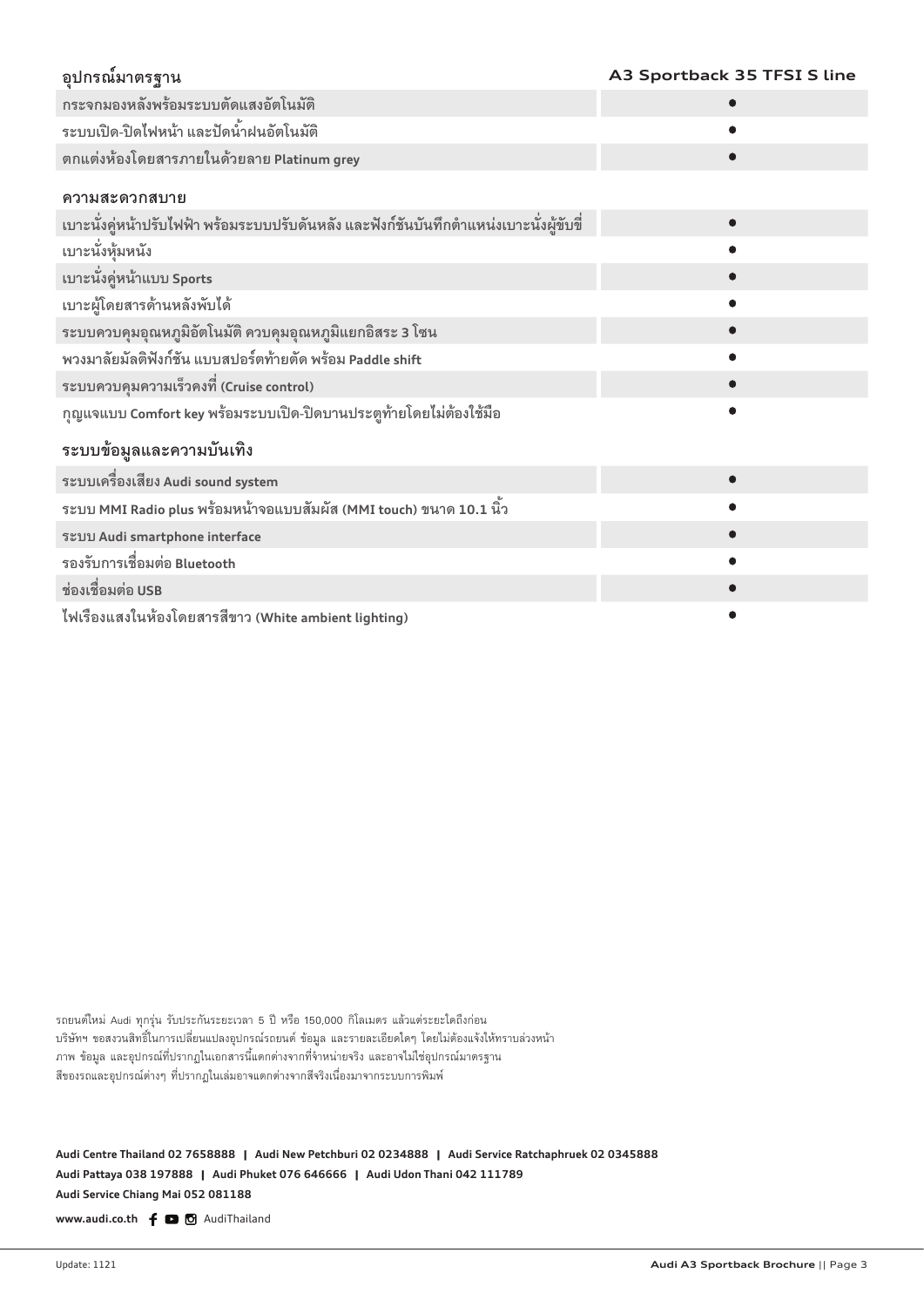# **A3 Sportback**

COOP

## **Audi RS Q3 Sportback Technical data**

 $\overline{000}$ **IN**®A 3413

|                                           | A3 Sportback 35 TFSI S line                                         |
|-------------------------------------------|---------------------------------------------------------------------|
| <b>Engine Type</b>                        | 4-cylinder petrol engine with<br>direct injection and turbocharging |
| <b>Valves</b>                             | 16                                                                  |
| <b>Engine Capacity (cc)</b>               | 1395                                                                |
| Max output (kW (hp)/rpm)                  | 110 (150) / 5000 - 6000                                             |
| Max Torque (Nm/rpm)                       | 250 / 1500 - 3500                                                   |
| Gearbox                                   | 8-speed automatic transmission                                      |
| <b>Drive</b>                              | Front wheel drive                                                   |
| Acceleration 0-100 km/h (s)               | 8.4                                                                 |
| Top speed (km/h)                          | 224                                                                 |
| Start/stop system                         | $\bullet$                                                           |
| <b>Steering</b>                           | <b>Progressive Steering</b>                                         |
| <b>Front brake</b>                        | <b>Disc</b>                                                         |
| <b>Rear brake</b>                         | <b>Disc</b>                                                         |
| Luggage volume (L)                        | 380 - 1200                                                          |
| Fuel Tank (approx. in L)                  | 50                                                                  |
| Wheel size 8J x 18, with 225/45 R18 tyres | $\bullet$                                                           |
| Space-saving spare wheel                  | $\bullet$                                                           |
|                                           |                                                                     |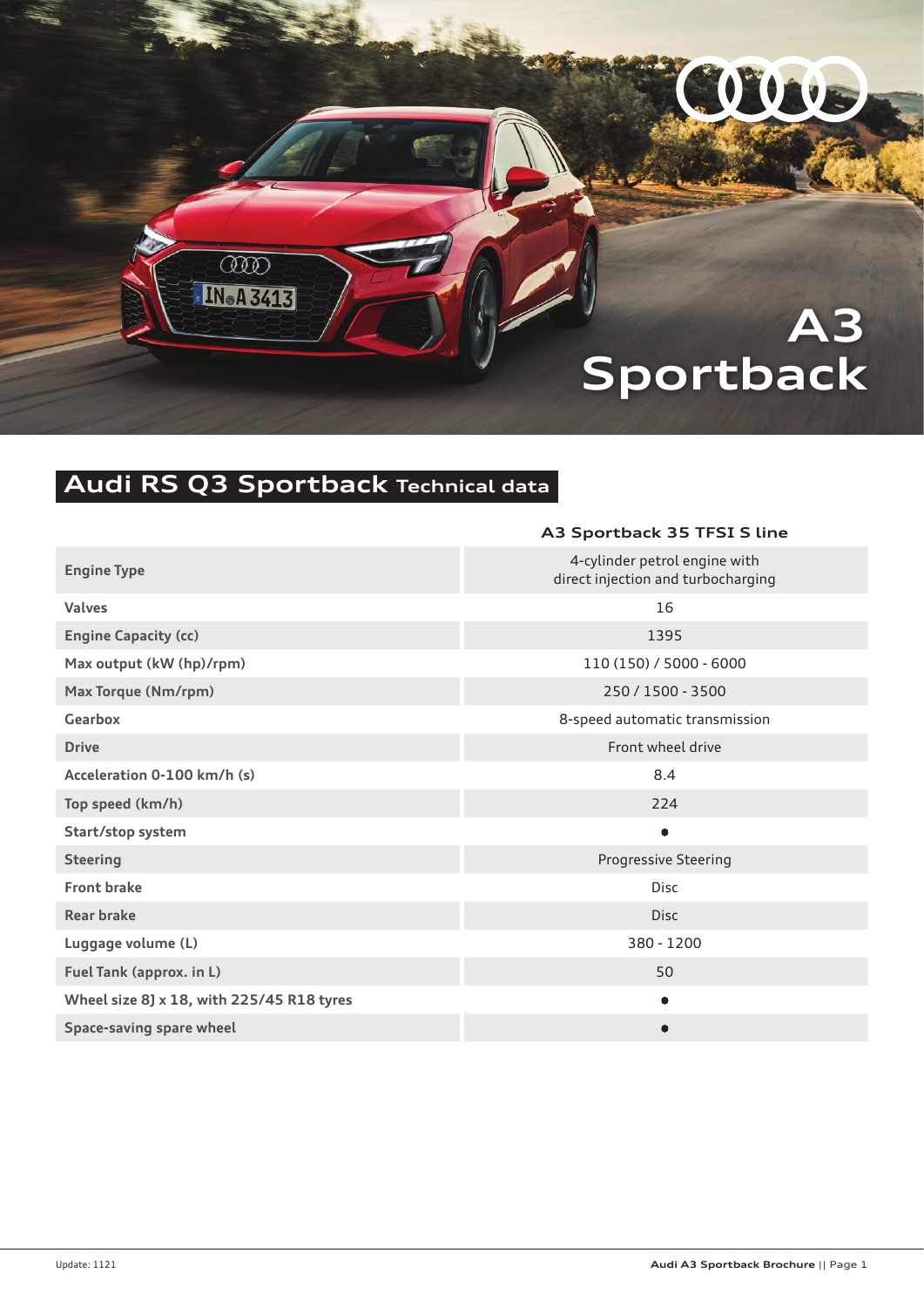#### **DIMENSIONS**

Dimensions in millimetres



|                                                             | Glacier white,<br>metallic (2Y2Y) | Mythos black,<br>metallic (OEOE) | Python yellow,<br>metallic (R1R1) | Tango red,<br>metallic (Y1Y1) | Turbo blue,<br>solid (N6N6) |
|-------------------------------------------------------------|-----------------------------------|----------------------------------|-----------------------------------|-------------------------------|-----------------------------|
| <b>Exterior</b><br><b>Colours</b><br>Seat<br><b>Colours</b> |                                   |                                  |                                   |                               |                             |
| Black (AC)                                                  |                                   |                                  |                                   |                               |                             |

### **Standard specifications**

| <b>SAFETY</b>                                                    | A3 Sportback 35 TFSI S line |
|------------------------------------------------------------------|-----------------------------|
| Airbags for driver and front passenger                           |                             |
| Front side airbags with head airbag system                       |                             |
| Seat belt reminder                                               |                             |
| <b>Electromechanical parking brake</b>                           |                             |
| Audi hold assist                                                 |                             |
| ABS (Anti-lock braking system)                                   |                             |
| <b>EBD (Electronic brake distribution)</b>                       |                             |
| <b>TCS (Traction control system)</b>                             |                             |
| ESC (Electronic control system with stabilization function)      |                             |
| Parking aid at rear                                              |                             |
| <b>Rearview camera</b>                                           |                             |
| ISOFIX child seat anchors and top tether for the rear bench seat |                             |
| <b>First aid kit</b>                                             |                             |
| <b>EQUIPMENT</b>                                                 |                             |
| Audi drive select                                                |                             |
| S line exterior package                                          |                             |
| <b>LED headlight</b>                                             |                             |
| LED separate daytime running light                               |                             |